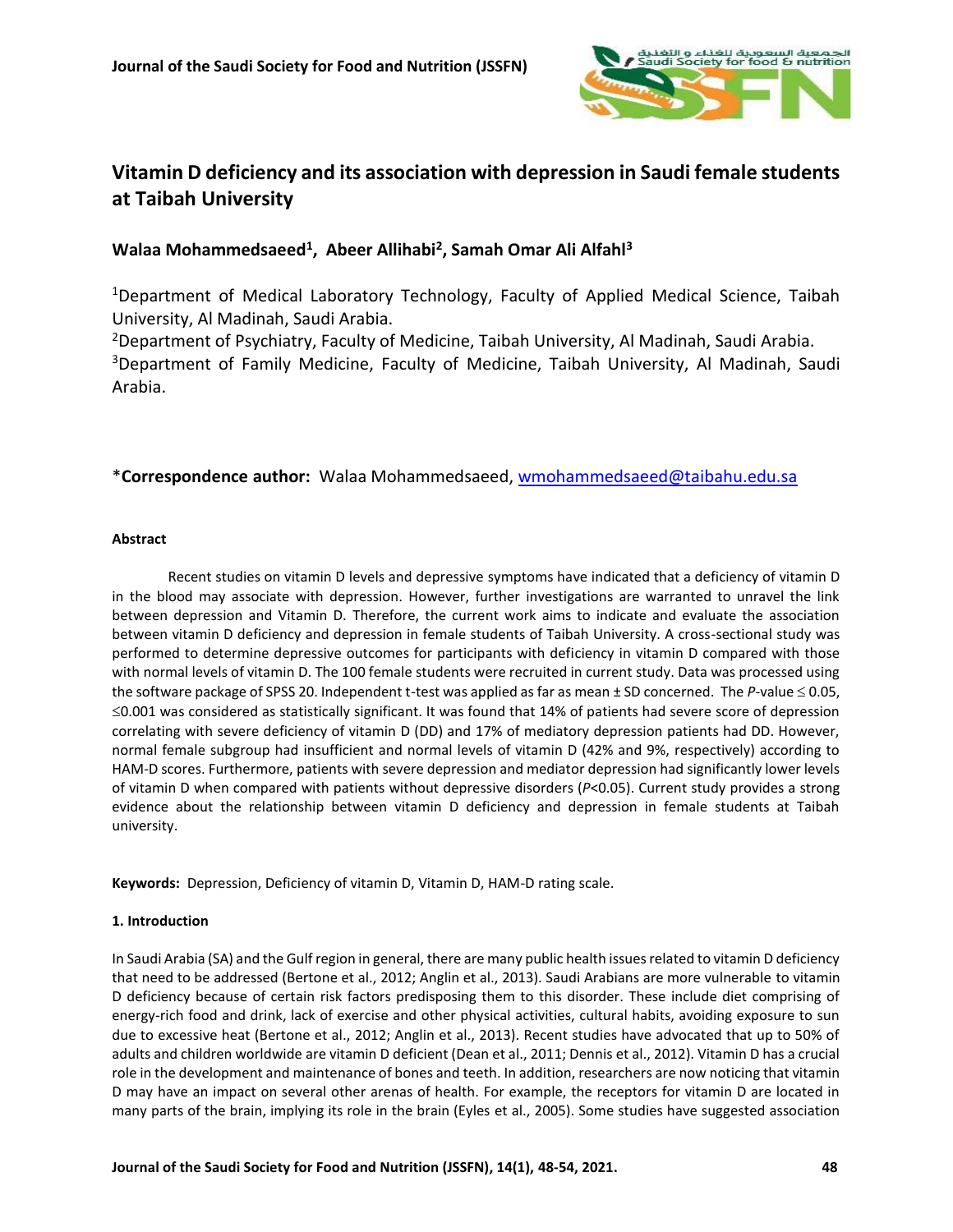### **Impact of lifestyle on body weight of females**

of vitamin D receptors with development of depression and other mental health issues but the exact mechanism of action of vitamin D in the brain is not clear. One notion is that vitamin D may enhance the number of monoamines, such as serotonin, which may relieve depression (Hollis, 2004; Holick et al., 2011). There has been a surge in the number of studies on the vitamin D levels and depression. A deficiency of vitamin D in the blood has been linked with development of depression and a vitamin D supplement has been found to prevent depression (Kinuta et al., 2000; Jorde et al., 2008). Whether vitamin D was the cause or effect of depression has not been demonstrated; therefore, there is no evidence whether intake of vitamin D supplements is effective at treating depression or preventing it (Kjærgaard et al., 2012). Another study from Norway discovered that lows level of vitamin D in the blood correlated with more depressive symptoms (Knekt et al., 2015). This investigation also highlighted that vitamin D supplements can improve these symptoms of depression. Another study on a large group of women who were on a very low dosage of vitamin D, 400 IU per day, suggested that the amount of vitamin D may have effects on the depressive symptoms (Merhi et al., 2012; Milaneschi et al., 2014). However, a calcium supplement was also taken by these participants which may have impacted the results. The researchers concluded that vitamin D together with calcium, rather than vitamin D alone, may have affected depression. Conversely, a study conducted in 2012 (Merhi et al., 2012) indicated that intake of vitamin D supplements had no effect in alleviating depression in women. Analysis of blood samples revealed no relation between the depressive symptoms and vitamin D receptors on the cells. However, observational studies have indicated increased risk of depression coinciding with vitamin D deficiency (Milaneschi et al., 2014; Nasser et al., 2016). Therefore, more studies are extremely encouraged to define the relationship between the vitamin D levels and depressive symptoms especially in Saudi Arabian females, wherein studies are limited. Based on previous studies, we aim in this study is to evaluate the vitamin D levels in Saudi female (especially students at University) with depression and the potential role of vitamin D on depression symptoms.

## **2. Subjects and methods**

This was a cross-sectional study comprising of 100 female students from Taibah University Medical Center who were assessed using a Hamilton Depression Rating Scale (HAM-D), was established by Williams in 2001. Saudi students who study at Taibah University and aged ≥18 years and gave their consent to take part in this study be eligible for inclusion. The exclusion criteria of the study included females taking supplementary vitamin D or on medication for systematic disease.

# **2.1. Collection of clinical data**

Age, medication history, depressive symptoms, and complications of each students were investigated from their records and files at Taibah University Medical Center in female department. Then, the research subjects were chosen according to the inclusion and exclusion criteria.

### **2.2. Routine laboratory investigations**

3 ml of the venous blood of every research subject was collected and levels of thyroid hormones, glucose and parathyroid hormone were detected in the clinical laboratory. Meanwhile, 2 mL of residual blood samples were collected and the serum was kept in the refrigerator at −20 °C to carry out the investigation for vitamin D which was carried out in the Maternity and Children Hospital, Al Madinah, Saudi Arabia.

# **2.3. Assay of vitamin D**

Vitamin D in serum was detected by measurement in the Cobas b 311 immunoassay analyzer (Roch Diagnostics, GmbH, German) in the Maternity and Children Hospital. Normal, insufficient and deficient vitamin D status were defined as 25 (OH) D serum concentration of 75.00 nmol/L, 25.00-75.00 nmol/L, and less than 25.00 nmol/L, respectively according to Endocrine Society Clinical Practice Guideline of vitamin D deficiency (Holick et al., 2011).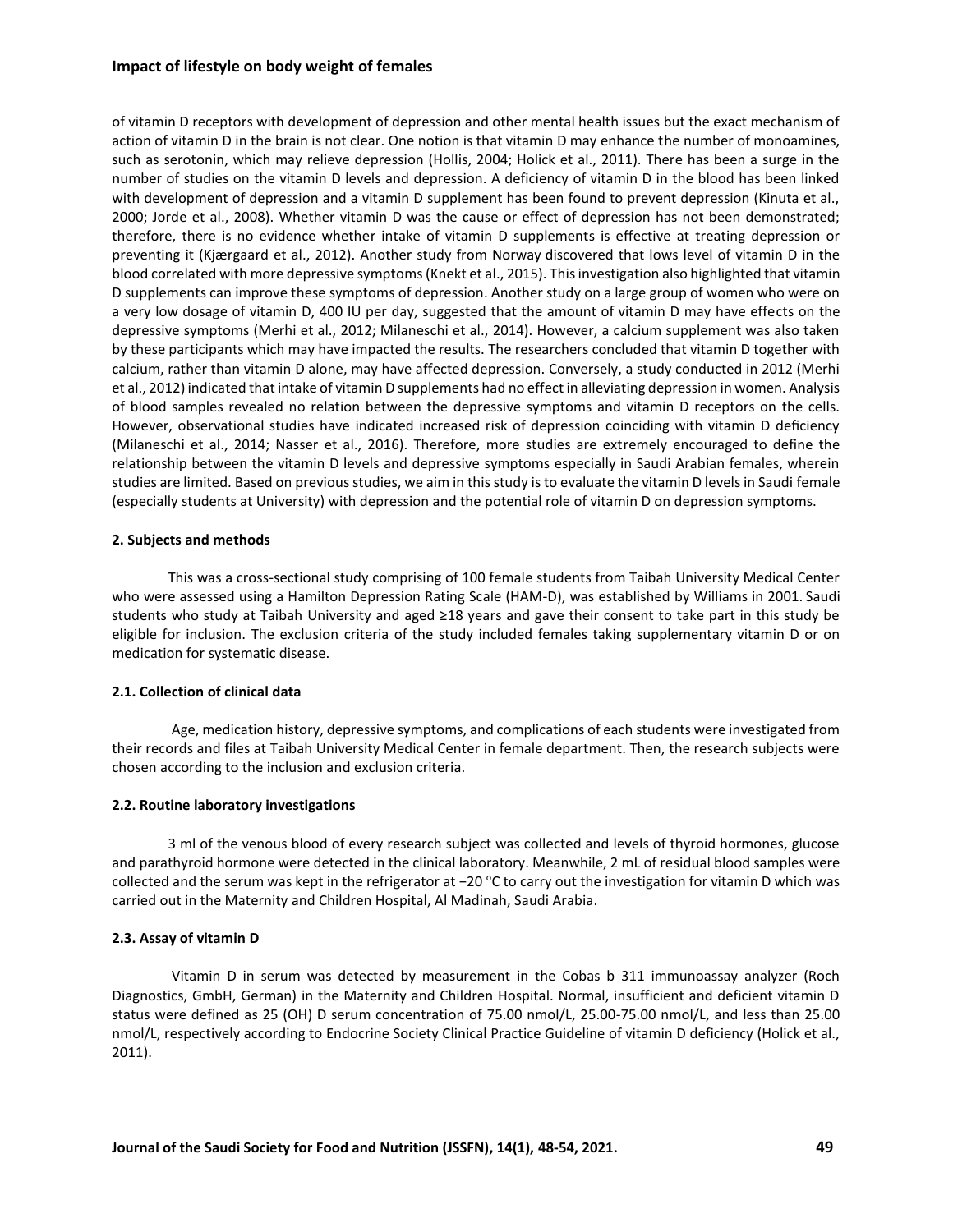## **Impact of lifestyle on body weight of females**

## **2.4. Statistical Analysis**

Data was processed using the software package of SPSS 20. Independent t-test was applied as far as mean ± SD concerned. Pearson correlation coefficients were used to examine the relationship between different parameters and depression. The P-value  $\leq 0.05$ ,  $\leq 0.001$  was considered as statistically significant.

# **3. Results**

Characteristics of female students by randomization group are presented in Table 1. Both Vitamin D levels and other laboratory parameters are shown as mean ± standard deviation. Another parameter such as HAM-D Scale is expressed as scores (0-4).

To determine the association between Depression level and vitamin D levels in females, we divided the cases into subgroups based on vitamin D levels. It is found that 14% of patients had severe score of depression with severe deficiency of vitamin D (DD) while 17% of mediatory depression patients have deficiency of vitamin D (DD). However, normal female subgroup according to HAM-D, had insufficient and normal levels of vitamin D (42% and 9%, respectively, Table 2).

| <b>Parameter</b>     | <b>PRECIPITATES</b><br>$N = 100$ |  |  |  |  |
|----------------------|----------------------------------|--|--|--|--|
| Age (years)          | $22 \pm 2.53$                    |  |  |  |  |
| FBG (mmol/L)         | $4.97 \pm 1.22$                  |  |  |  |  |
| $PTH$ (ng/L)         | $72 + 29.54$                     |  |  |  |  |
| Vit $D$ (nmol/ $L$ ) | $38.45 \pm 22.04$                |  |  |  |  |
| $T4$ (mmol/L)        | $12.7 \pm 2.68$                  |  |  |  |  |
| TSH (mmol/L)         | $2.95 \pm 1.05$                  |  |  |  |  |
| HAM-D $(0-4)$        |                                  |  |  |  |  |
| $0$ (normal)         | 51%                              |  |  |  |  |
| $\mathbf{1}$         | 10%                              |  |  |  |  |
| 2                    | 8%                               |  |  |  |  |
| 3                    | 17%                              |  |  |  |  |
| $4$ (severe)         | 14%                              |  |  |  |  |

# **TABLE 1: BASELINE CHARACTERISTICS OF ALL PARTICIPANTS. DATA PRESENTS AS MEAN± SD**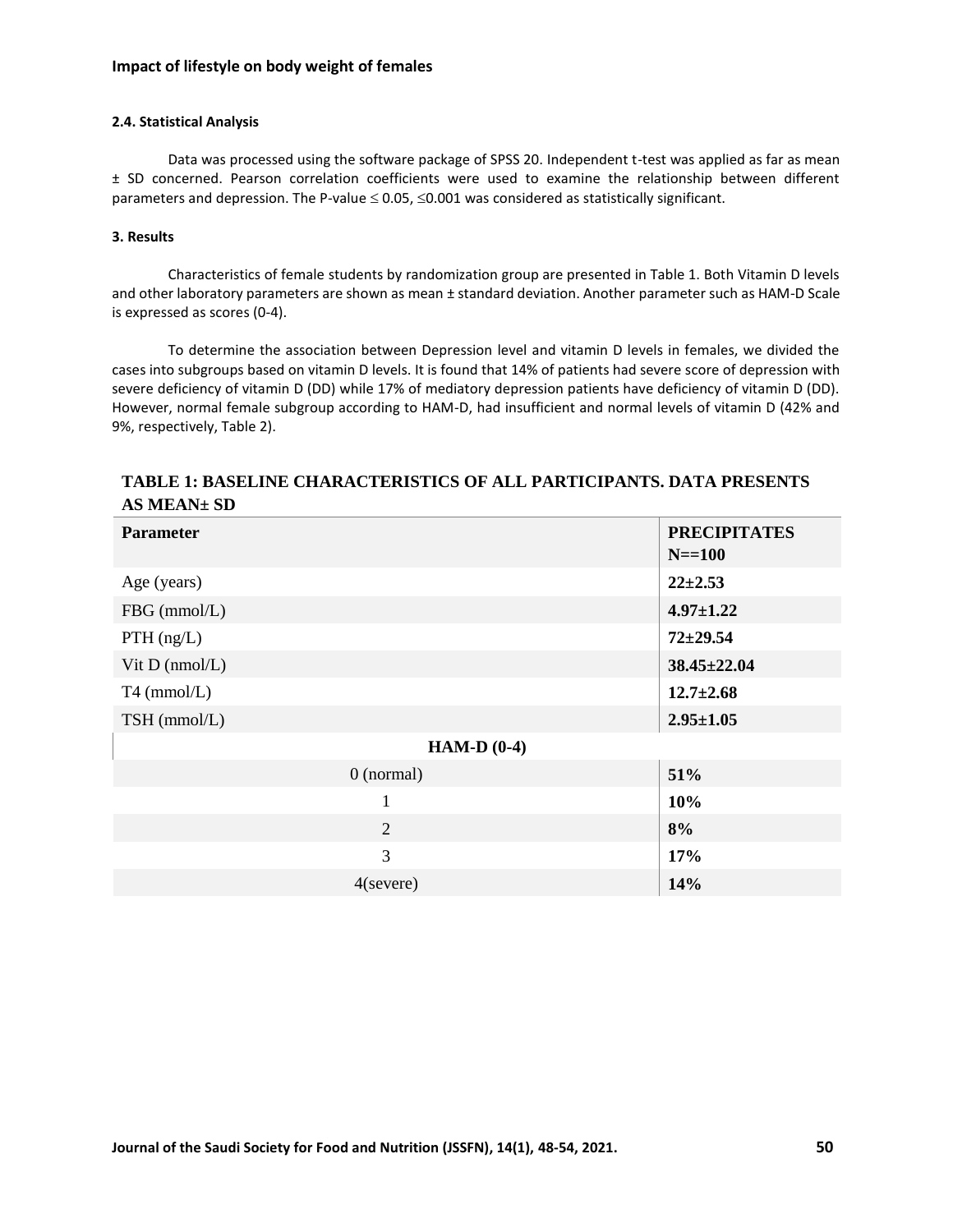| $\cdots$      |                  |                        |                 |  |  |
|---------------|------------------|------------------------|-----------------|--|--|
| HAM-D $(0-4)$ | <b>Severe DD</b> | <b>Insufficient DD</b> | <b>NORMAL D</b> |  |  |
|               |                  |                        |                 |  |  |
| $0$ (normal)  |                  | 42%                    | 9%              |  |  |
|               | 7%               | 3%                     |                 |  |  |
| 2             | 8%               |                        |                 |  |  |
| 3             | 17%              |                        |                 |  |  |
| 4 (severe)    | 14%              |                        |                 |  |  |
|               |                  |                        |                 |  |  |

# **TABLE 2: THE PERCENTAGE OF PARTICIPANTS ACCORDING TO VITAMIN D LEVEL AND HAM-D.**

Compared with non-pressed persons, depressed persons were significantly (P< 0.001) had lower vitamin D and PTH levels (Table 3). Whereas no significant difference was indicated in T4 or TSH between two groups.

We have selected patients with severe depression and mediator depression (as defined by HAM-D) and compared them with those without it. Patients with severe depression and mediator depression had significantly lower levels of vitamin D when compared with patients without it (P<0.05) as shown in



Figure 1: Patients with severe depression and mediator depression had low levels of vitamin D. The Pearson correlation coefficient between serum 25(OH)D and sever group was −6.30 (P< 0.001) and mediator group was - 4.7 (P<0.05).Our results reveal an inverse association between 25(OH)D levels and depression. Whereas, no association between depression different groups and the level of PTH (Table 4).

### **4. Discussion**

The putative impact of vitamin D on depression has received significant attention, especially in the Gulf region. However, various research studies have found conflicting results regarding the role vitamin D plays in depression. The key reason why Saudi Arabia is almost vitamin D deficient is due to the risk factors that predispose individuals living in the gulf region such as diet, cultural habits which involves covering of the head, face and body,

**Journal of the Saudi Society for Food and Nutrition (JSSFN), 14(1), 48-54, 2021. 51**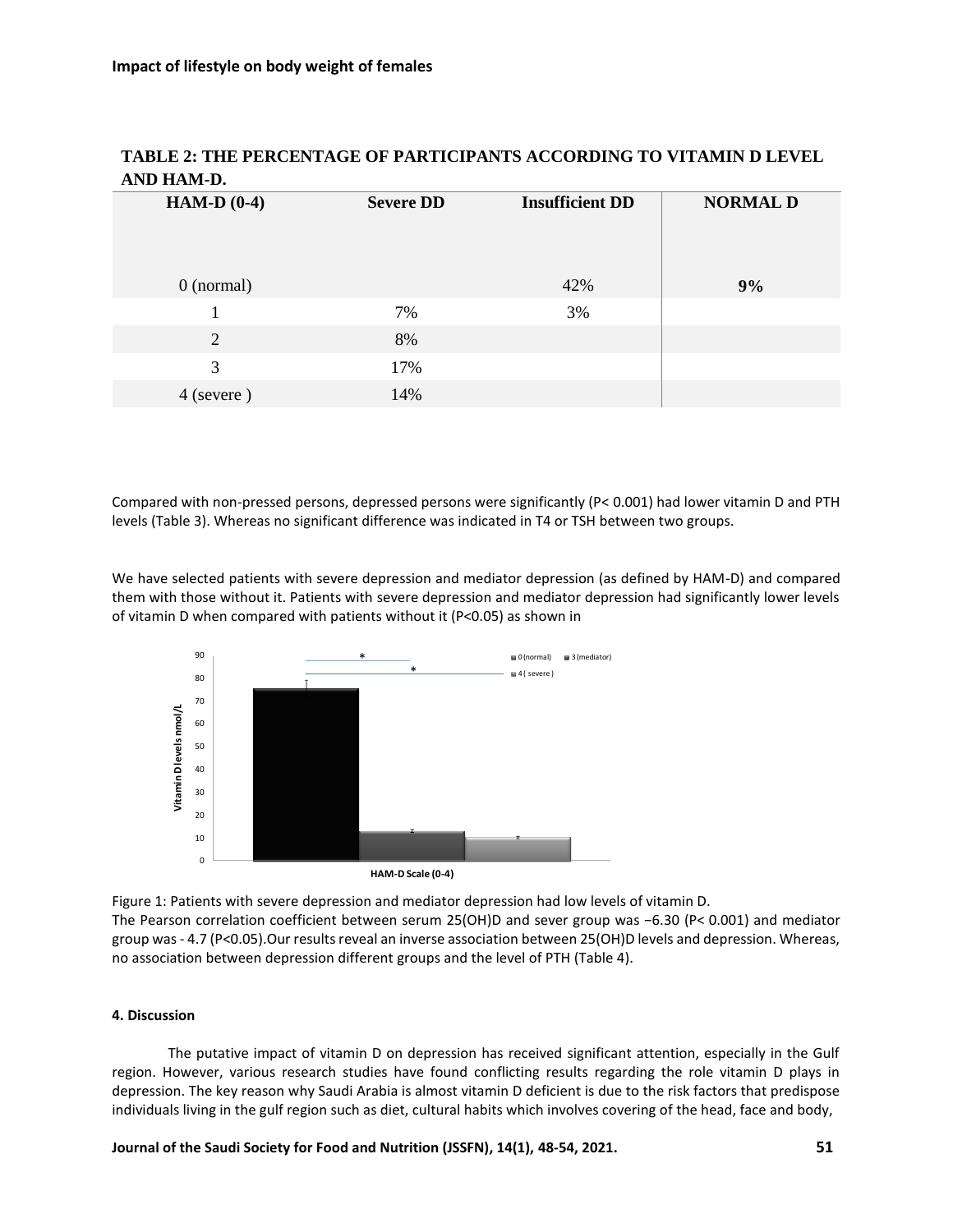# **TABLE 3: COMPARING BETWEEN THE LEVELS OF VITAMIN D AND HORMONES IN WOMEN WITH AND WITHOUT DEPRESSION.**

| Parameter        | Women without depression,<br>$N=51$ | Women with depression, $N=49$ | $P-$<br><b>VALUE</b> |
|------------------|-------------------------------------|-------------------------------|----------------------|
| $PTH$ (ng/L)     | $47.5 \pm 13.7$                     | $10.5 \pm 5.3$                | $0.03*$              |
| Vit $D$ (nmol/L) | $25.5 \pm 10.6$                     | $8.5 \pm 2.21$                | $0.004**$            |
| $T4$ (mmol/L)    | $12.5 \pm 0.44$                     | $12.4 \pm 0.52$               | 0.08                 |
| $TSH$ (mmol/L)   | $5.8 \pm 1.05$                      | $5.5 \pm 1.25$                | 0.07                 |

**DATA PRESENTS AS MEAN ± SD, T-TEST WAS USED TO ANALYZE THE DATA BETWEEN TWO GROUPS , STATICALLY SIGNIFICANT AT** *P***0.05\* OR 0.001\*\*.**

# **TABLE 4: CORRELATION BETWEEN DEPRESSION CATEGORIES AND VITAMIN D AND PTH LEVELS.**

| Parameters                                                               | Normal |        | Mediator |         | <b>SEVER</b> |           |  |
|--------------------------------------------------------------------------|--------|--------|----------|---------|--------------|-----------|--|
|                                                                          |        |        |          |         |              |           |  |
| Vit D                                                                    | 0.2    | > 0.05 | $-4.7$   | $0.03*$ | $-6.3$       | $0.002**$ |  |
| <b>PTH</b>                                                               | 0.12   | > 0.05 | 1.2      | >0.05   |              | >0.05     |  |
| **CORRELATION IS SIGNIFICANT AT THE 0.001 LEVEL (2-TAILED), *CORRELATION |        |        |          |         |              |           |  |

**IS SIGNIFICANT AT THE 0.05 LEVEL (2-TAILED(.**

lack of exercise, and most importantly, evading sun exposure due to excessive heat in the region. Thus, most people in the region are vitamin D deficient and this increases their risk of depression. Although it has been noted that vitamin D is associated with depression (Yang et al., 2015), the evidence to support this claim is limited. Therefore, this research aims to determine the relation between vitamin D and depression among females residing in Saudi Arabia.

The research included a cross sectional study of 100 participants who were assessed using the HAM-D rating scale. The participants in this study were all adult females above the age of 18 years with diagnostic criteria of depression and vitamin D deficiency. In order to determine the link between the levels of depression and vitamin D, the cases were divided into subgroups based on vitamin D levels. The results indicated that 14% of cases or patients had a severe score of depression and at the same time, those patients had a severe lack of vitamin D. Moreover, 17% of mediatory depression female patients had vitamin D deficiency. Normal patients according to HAM-D score, were found to have either insufficient or normal levels of vitamin D (42% and 9%, respectively). The study then selected female patients with severe depression and mediator depression as indicated by HAM-D and compared with those without the same. However, it was found that patients with either severe or mediator depression had considerably lower levels of vitamin D compared with patients without any symptoms of depression. This aligns well with the research by Kojima et al. (2016) wherein it was found that people with lower levels of vitamin D in their blood seemed to present more depressive symptoms than those without vitamin D deficiency. Additionally, the study by Polak et al. (2014) was almost similar to our study since it focused on a large group of women. In Polak's study, women used small dosages of vitamin D (400 IU) on a daily basis, indicating that the amount of vitamin D had effects on the symptoms of depression. Contrary to these findings, a study by Kjærgaard et al. (2012) showed that intake of vitamin D supplements had no effects on depression in women. There was no correlation between the depressive symptoms and vitamin D receptors on the cells of these patients (Al Hariri, 2016).

Nonetheless, our current study provided an evidence of a relationship between depression and vitamin D deficiency among females in Saudi Arabia. In fact, those who were found to have severe depression were also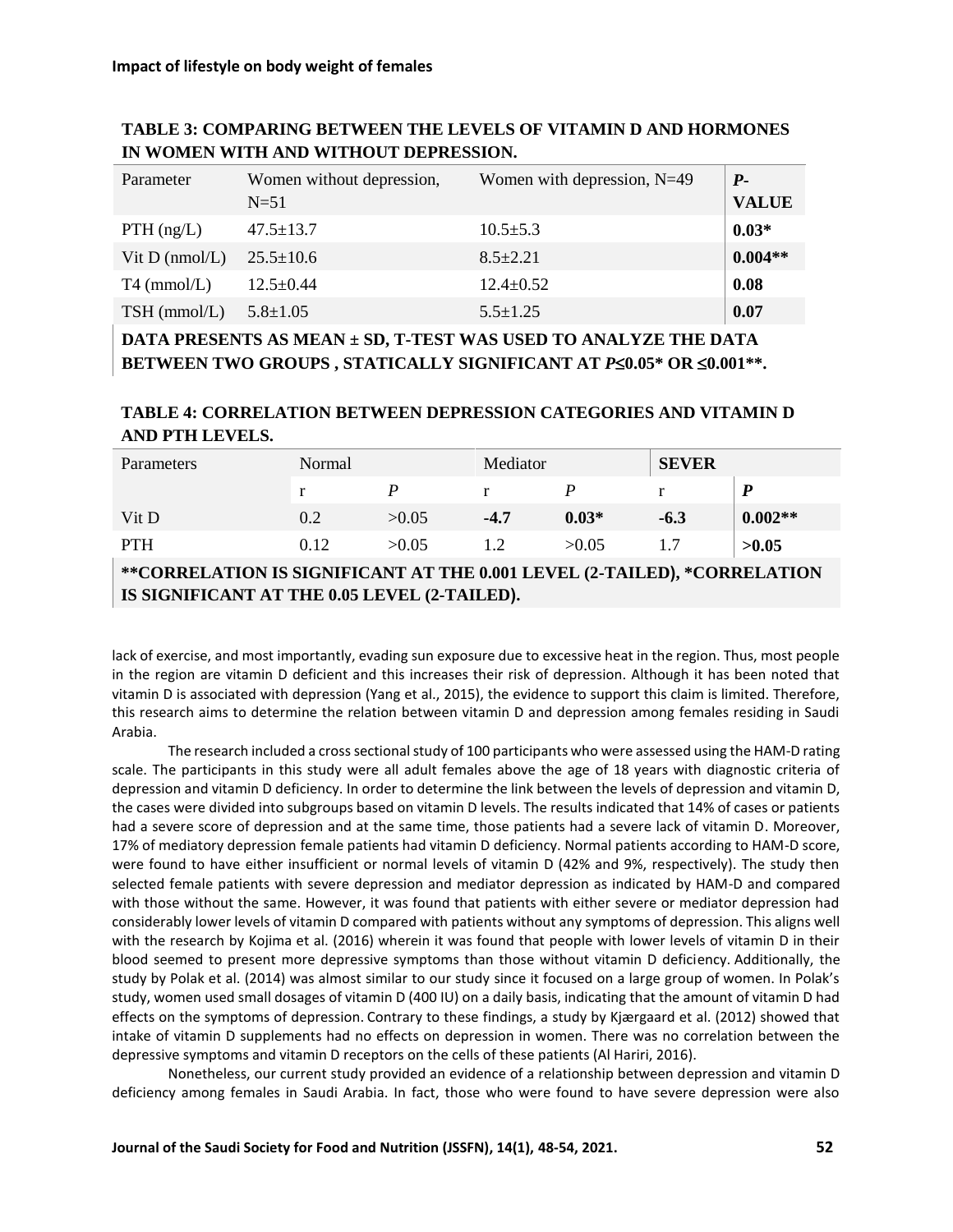### **Impact of lifestyle on body weight of females**

deficient in vitamin D, which indicated that vitamin D may play a significant role in depression. Besides, the participants without any signs of depression were found to have no deficiency of vitamin D, which further supports the assertion that vitamin D, and depression correlates.

#### **5. Conclusion**

Lower levels of vitamin D among student females in Saudi Arabia is a serious health problem that may risk causing depression. This study showed that deficiency in vitamin D is significantly associated with enhanced levels of depressive symptoms as the student's females with severe or mediator depression had considerably lower levels of vitamin D in their blood. Insufficient levels of vitamin D in student's females increases their susceptibility to depression especially those with severe levels of depression have significant drop in vitamin D. Considering the high prevalence of vitamin D deficiency as well as depression in in Saudi Arabia, a relationship between the two conditions would have a significant public health impact with clinical implications.<sup>[23]</sup> This study provides a strong confirmation of the relation between vitamin D and depression. Since the low levels of vitamin D seem to promote depression and depressive symptoms, therefore, antidepressant effect of vitamin D supplementation is required investigation on large scale patients especially those with severe depression. Although the study shows a link between the two, it is difficult to find the exact causal factors that lead to depression in patients with insufficient levels of vitamin D. Thus, further research is needed to examine the exact causes that links vitamin D with depression.

#### **Ethical statement**

This study was approved by Institutional Ethics Committee with reference number (CLS 201705) obtained on 12 / 03/ 2017.

#### **Declaration of patient consent**

Patient consent statement was taken from each patient as per institutional ethics committee approval along with consent taken for participation in the study and publication of the scientific results / clinical information /image without revealing their identity, name or initials. The patient is aware that though confidentiality would be maintained anonymity cannot be guaranteed.

#### **Conflicts of interest**

There are no conflicts of interest.

#### **Acknowledgement**

The authors appreciate the support of the lab technicians, Miss Rania Osta and Miss Johayna Aboalkayer, in the current study.

#### **References**

- Al Hariri A. (2016) Vitamin D Deficiency and Insufficiency and their Role in Growing Levels of Depression and Anxiety in Saudi Arabia. Anxiety 6:10.
- Alghamdi S, Alsulami N, Khoja S, Alsufiani H, Tayeb H O. (2020) Vitamin D Supplementation Ameliorates Severity of Major Depressive Disorder. Journal of Molecular Neuroscience 70:230-235.
- Anglin RE, Samaan Z, Walter SD, McDonald SD. (2013) Vitamin D deficiency and depression in adults: systematic review and meta-analysis. Br J Psychiatry 202:100-7.
- Bertone-Johnson ER, Powers SI, Spangler L, Larson J, Michael YL, Millen AE. (2012) Vitamin D supplementation and depression in the women's health initiative calcium and vitamin D trial. Am J Epidemiol 176:1-13.
- Dean AJ, Bellgrove MA, Hall T, Phan WM, Eyles DW, Kvaskoff D. (2011) Effects of vitamin D supplementation on cognitive and emotional functioning in young adults-a randomized controlled trial. PLoS One 6:e25966.